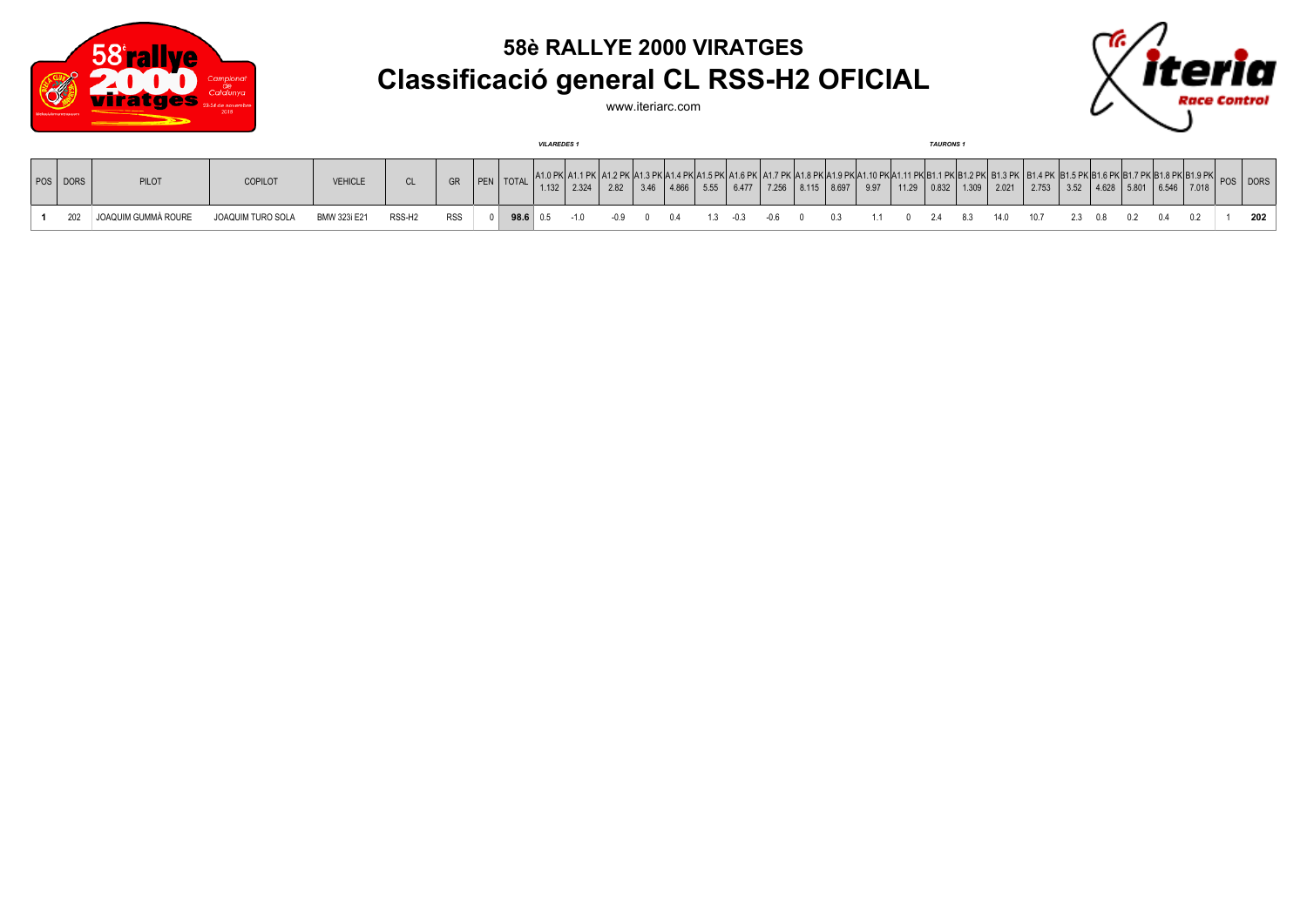

## **58è RALLYE 2000 VIRATGES Classificació general CL RSS-H2 OFICIAL**

www.iteriarc.com



| <b>VILAREDES 2</b> |       |       |      |      |       |  |       |       | <b>TAURONS 2</b> |      |       |       |                              |       |       |      | <b>TALAMANCA1</b> |       |       |                                                               |      |      |      |      | <b>TALAMANCA 2</b> |      |             |  |                  |      |      |      |                  |          |
|--------------------|-------|-------|------|------|-------|--|-------|-------|------------------|------|-------|-------|------------------------------|-------|-------|------|-------------------|-------|-------|---------------------------------------------------------------|------|------|------|------|--------------------|------|-------------|--|------------------|------|------|------|------------------|----------|
| POS DORS           | 1.132 | 2.324 | 2.72 | 3.46 | 4.866 |  | 6.477 | 7.256 | $8.115$ 8.697    | 9.97 | 11.29 | 0.832 | . BZ.Z PK BZ.J PK P<br>1.309 | 2.021 | 2.753 | 3.52 | 4.628             | 5.801 | 6.546 | . 1B2.4 PK B2.5 PK B2.6 PK B2.7 PK B2.8 PK B2.9 PK  <br>7.018 | C1.1 | C1.2 | C1.3 | C1.4 | C1.5               | C1.6 | 017<br>V1.1 |  | C <sub>2.1</sub> | C2.2 | C2.3 | C2.4 | C <sub>2.5</sub> | POS DORS |
|                    |       |       |      |      |       |  |       |       |                  |      |       |       |                              |       |       |      |                   |       |       |                                                               |      |      |      |      |                    |      |             |  |                  |      |      |      |                  | 202      |